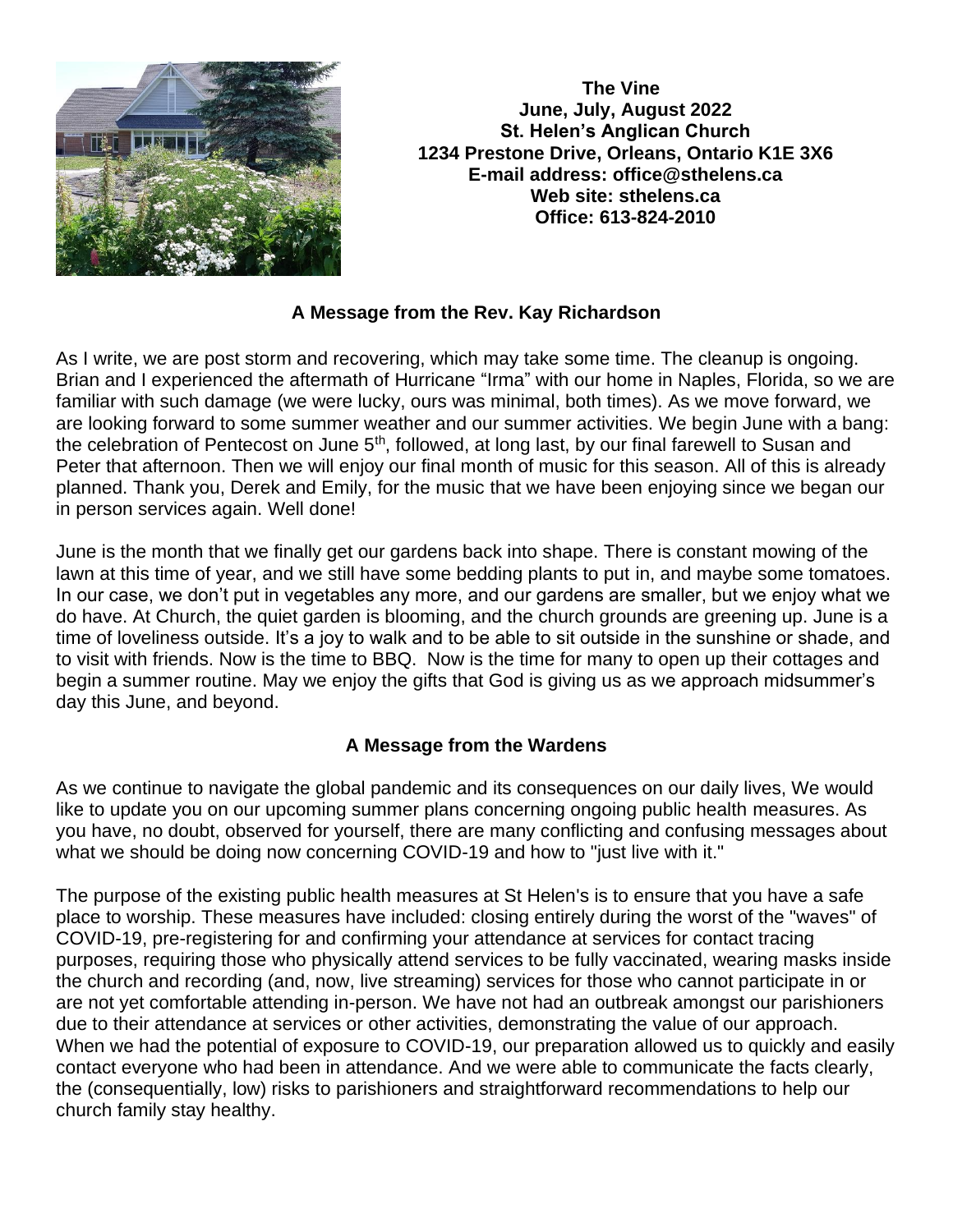As the year passes into summer, we hope for a reprieve from COVID-19, and current trends in Ottawa are promising. This approach should allow us to progress safely to the Diocese Green Phase of the COVID-19 Mitigation Plan. However, as we have seen before, no city is an island in our connected world, so rising cases in the United States and elsewhere will continue to provide context for our planning. We follow the rules and guidelines provided by the province, Ottawa Public Health and the Diocese of Ottawa and consider our very local situation. Therefore, I can confidently say that masking when indoors will continue for the foreseeable future. Masking is the least intrusive of any public health measures that we can implement. As Theresa Tam, Chief Public Health Officer of Canada, says, masks are a fundamental layer of protection against COVID-19.

As the incidence of COVID-19 in the community wanes, we plan to discontinue pre-registration for services. Replacement of Pre-registration by the option for parishioners to join an email list intended to warn participants of a St Helen's event in the case where someone at the event determines they were COVID-19 positive. We will give a couple of weeks' notice of this when the time is right. We will continue to screen parishioners as they arrive, and then we will phase that out if COVID-19 numbers remain low. When we no longer screen people attending services, we will also stop requiring that all who attend services in person be vaccinated. Instead, based on best practices we have seen, we will ask that those not vaccinated against COVID-19 use a freely available rapid test to ensure that they are free of the virus before attending an in-person service or activity at St.Helen's.

I have not mentioned any specific dates because the future is unknowable, as we have seen many times with promises about public health measures over the past two years. We will proceed logically and carefully, as we have been, and communicate at services, online, in The Vine and using new tools such as an email distribution list that we will soon have available from the website.

If you have any questions about the response to COVID-19 at St Helen's, do not hesitate to contact the office to get those questions to your wardens.

Jeff McRae & Peter Humphries.

#### *Worship*

**June 5** Pentecost - 8:00 am & 10 am – (in person) registration required. If attending, please wear "red" clothes!

**June 12** Trinity Sunday - 8:00 am & 10 am – (in person) registration required

**June 19** Second Sunday after Pentecost (Father's Day)

**June 26** Third Sunday after Pentecost - 8:00 am & 10 am

**July 3** Fourth Sunday after Pentecost - 8:00 am & 10 am

**July 10** Fifth Sunday after Pentecost - 8:00 am & 10 am

**July 17** Sixth Sunday after Pentecost - 8:00 am & 10 am

**July 24** Seventh Sunday after Pentecost - 8:00 am & 10 am

**July 31** Eighth Sunday after Pentecost - 8:00 am & 10 am

**August 7** Ninth Sunday after Pentecost - 8:00 am & 10 am

**August 14** Tenth Sunday after Pentecost - 8:00 am & 10 am

**August 21** Eleventh Sunday after Pentecost - 8:00 am & 10 am

**August 28** Twelfth Sunday after Pentecost - 8:00 am & 10 am

**Note: Proof of double vaccination and photo ID** (or medical exemption) for now are still required to Sunday services. Please pre-register for all worship services at sthelens.ca or by telephone, at 613-824-2020.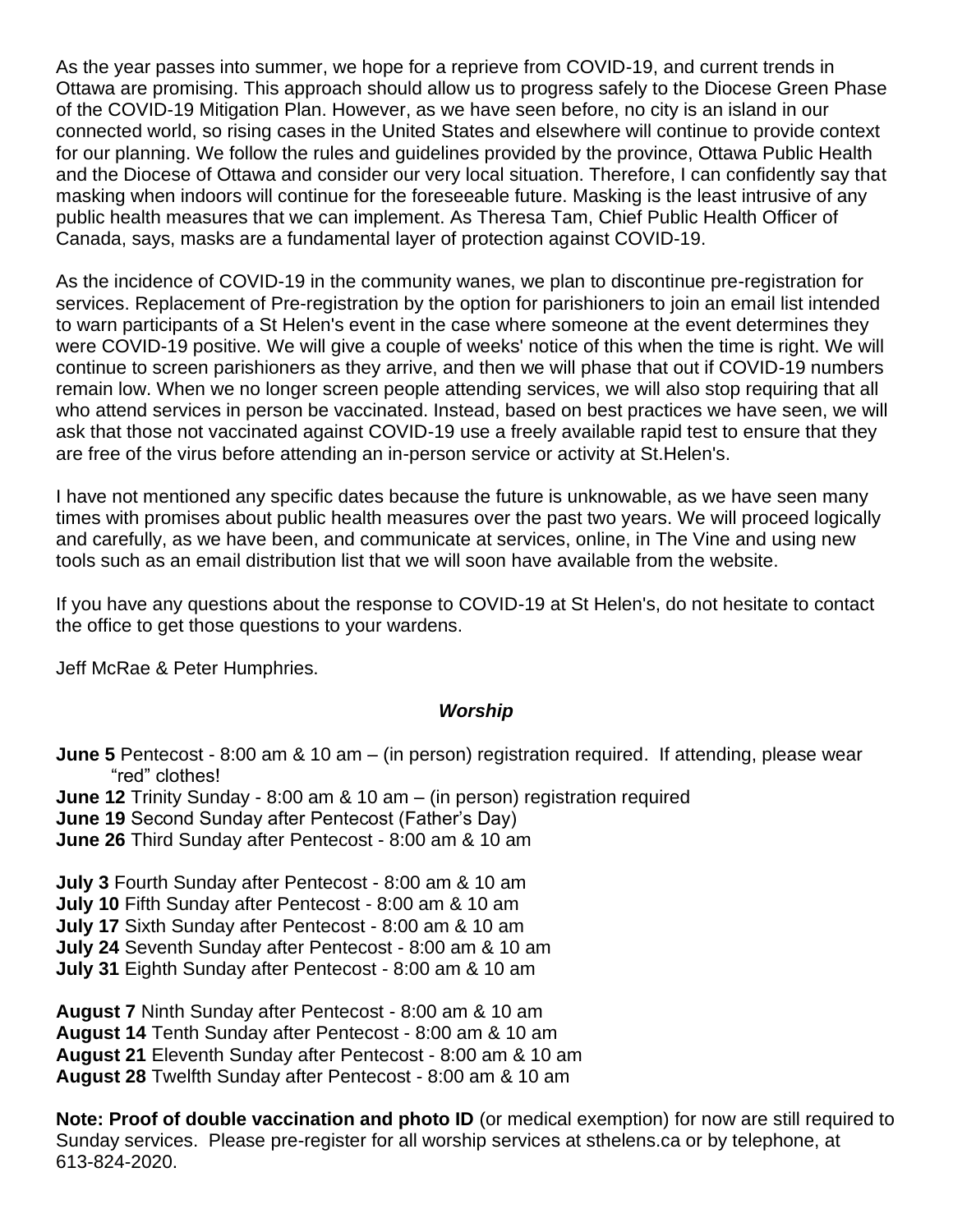### *Discipleship*

**The Branches Youth Ministry** Leaders: Eric Jones and Berthorie Beauvoir with mentor, Kathy Pearce

**Parish Library** Our Parish Library is available for your use on the honour system. The annual **Novel / Jigsaw Exchange** is also offered for your summer enjoyment. Location: Grace Room.

**Daily Prayers** *Day by Day* and *Our Daily Bread* devotionals are available in the office @ \$2 each

Chair of Discipleship: Jeff McRae

### *Stewardship*

**Finances** Please consider PAR(Pre-Authorized Remittance) as a tool to help you support your church financially. A call to the church office (613-824-2010) or an e-mail to [office@sthelens.ca](mailto:office@sthelens.ca) will help you to set that up or increase your giving for 2022.

**Other Options**: Use Canada Helps button on our website. Setting up your Will or making changes to it? See our Legacy Giving pamphlet, or ask one of the clergy, how to support the Church which has supported you! Read the Legacy Giving section of Stewardship on our website. Thank you if you have been able to be faithful in your financial donations, through PAR, Canada Helps or church envelopes. 2022 church envelopes may still be picked up at the church.

**St Helen's Outdoor Cleanup** Thank you to everyone who assisted!

**Grass Cutting Volunteers Wanted** We are still looking for additional volunteers to help with keeping the grass cut and trimmed. Please email or speak to Colin Taylor [\(colinangelataylor@gmail.com\)](mailto:colinangelataylor@gmail.com) to volunteer to help keep St. Helen's looking lean and green.

Chair of Stewardship: Colin Taylor

# *Outreach*

# **Outreach Collection**

Thank you for your previous generous donations to the Food Bank. The Outreach Collection for the Food Bank for the month of June only will be "condiments". Muffins Made with Love will also continue for June. **No collections will be made during July and August.**

Chairs of Outreach: Carol Danson & Sharon Tremaine

# *Community*

**Retirement Party for Susan+ & Peter+** - There will be a retirement party for Susan+ and Peter+ on Sunday, June 5 (Pentecost Sunday) from  $2 - 5$  pm. .

# **St. Helen's Art Fair**

The Art Fair was held on Saturday, May 28, so results will be published in September's VINE.